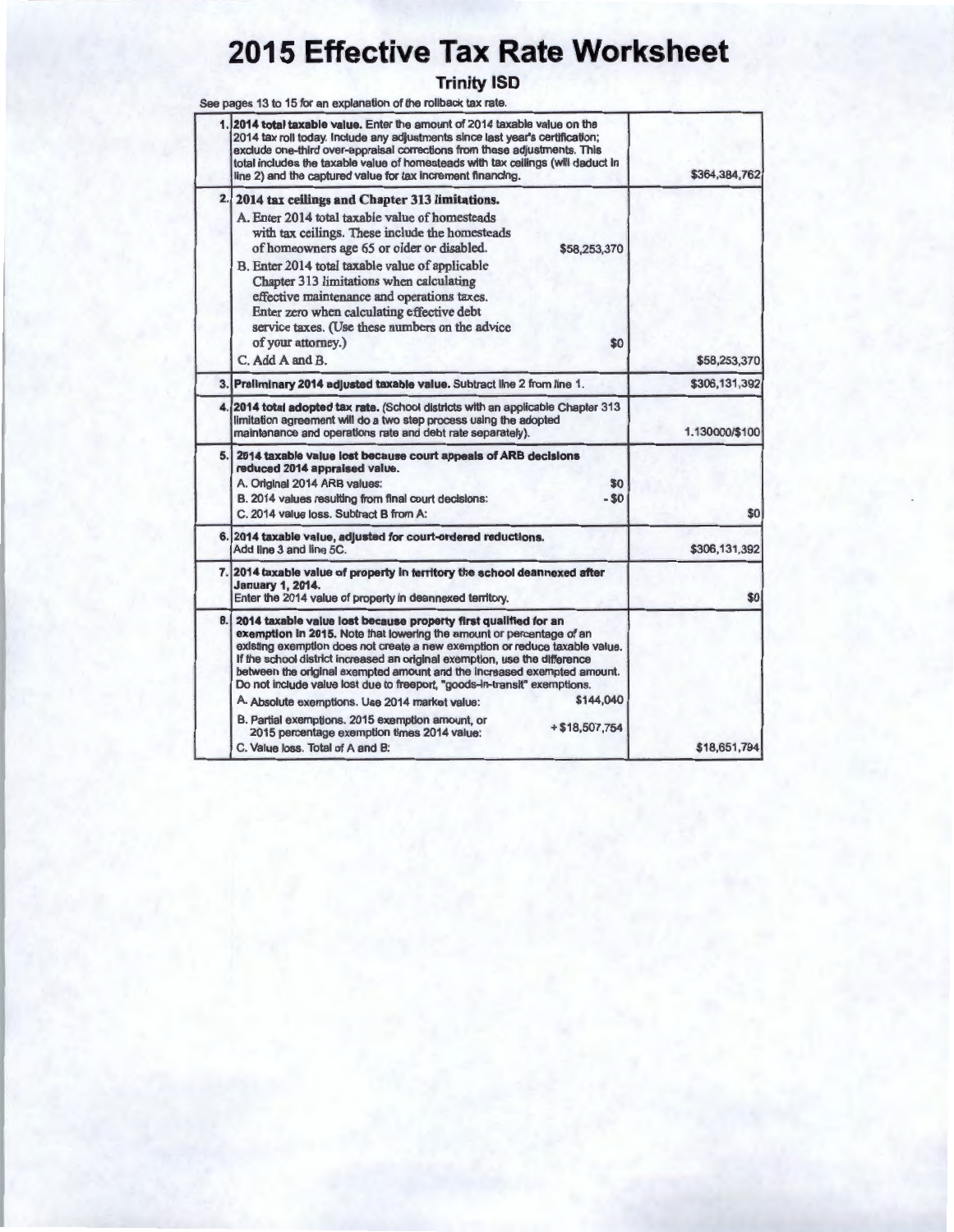## **2015 Effective Tax Rate Worksheet (continued) Trinity 15D**

|     | 9. 2014 taxable value lost because property first qualified for agricultural<br>appraisal (1-d or 1-d-1), timber appraisal, recreational/scenic appraisal<br>or public access airport special appraisal in 2015. Use only those<br>properties that first qualified in 2015; do not use properties that qualified in<br>2014.<br>A. 2014 market value:<br>\$0<br>- \$0<br>B. 2015 productivity or special appraised value:<br>C. Value loss. Subtract B from A:                                                                                                                                        | \$0           |
|-----|-------------------------------------------------------------------------------------------------------------------------------------------------------------------------------------------------------------------------------------------------------------------------------------------------------------------------------------------------------------------------------------------------------------------------------------------------------------------------------------------------------------------------------------------------------------------------------------------------------|---------------|
|     | 10. Total adjustments for lost value. Add lines 7, 8C, and 9C.                                                                                                                                                                                                                                                                                                                                                                                                                                                                                                                                        | \$18,651,794  |
|     | 11. 2014 adjusted taxable value. Subtract line 10 from line 6.                                                                                                                                                                                                                                                                                                                                                                                                                                                                                                                                        | \$287,479,598 |
|     | 12. Adjusted 2014 taxes. Multiply line 4 times line 11 and divide by \$100.                                                                                                                                                                                                                                                                                                                                                                                                                                                                                                                           | \$3,248,519   |
|     | 13. Taxes refunded for years preceding tax year 2014: Enter the amount of<br>taxes refunded in the preceding year for tax years before that year. Types of<br>refunds include court decisions, corrections and payment errors. Do not<br>include refunds for tax year 2014. This line applies only to tax years preceding<br>tax year 2014.                                                                                                                                                                                                                                                           | \$19,365      |
|     | 14. Adiusted 2014 taxes with refunds. Add lines 12 and 13.                                                                                                                                                                                                                                                                                                                                                                                                                                                                                                                                            | \$3,267,884   |
|     | 15. Total 2015 taxable value on the 2015 certified appraisal roll today. This<br>value includes only certified values and includes the total taxable value<br>of homesteads with tax ceilings (will deduct in Line 17). These homesteads<br>include homeowners age 65 or older or disabled.<br>A. Certified values only:<br>\$376,978,819<br>B. Pollution control exemption: Deduct the value of<br>property exempted for the current tax year for the<br>first time as pollution control property (use this line<br>$-50$<br>based on attorney's advice):<br>C. Total 2015 value. Subtract B from A. | \$376,978,819 |
| 16. | Total value of properties under protest or not included on certified<br>appraisal roll.<br>A. 2015 taxable value of properties under protest.<br>The chief appraiser certifies a list of properties still<br>under ARB protest. The list shows the district's value<br>and the taxpayer's claimed value, if any, or an<br>estimate of the value if the taxpayer wins. For each of<br>the properties under protest, use the lowest of these<br>values. Enter the total value.<br>\$0                                                                                                                   | \$0           |

 $\label{eq:11} \frac{\partial \mathcal{L}(\mathcal{H})}{\partial \mathcal{L}} = \frac{\partial \mathcal{L}(\mathcal{H})}{\partial \mathcal{L}(\mathcal{H})}$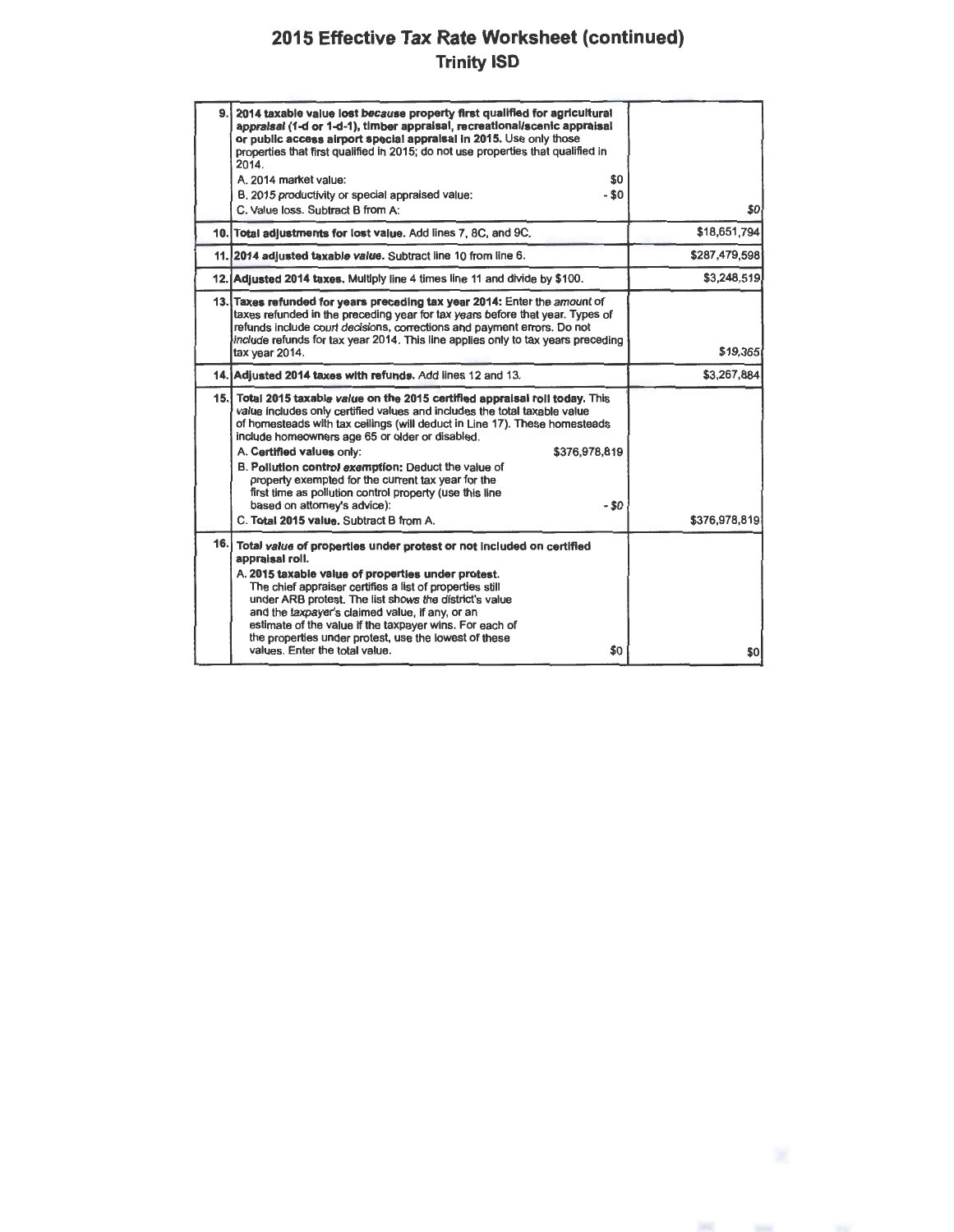## **2015 Effective Tax Rate Worksheet (concluded) Trinity ISD**

| 16.<br>(cont.) | B. 2015 value of properties not under protest or<br>included on certified appraisal roll. The chief<br>appraiser gives school districts a list of those taxable<br>properties that the chief appraiser knows about but<br>are not included at appraisal roll certification. These<br>properties also are not on the list of properties that<br>are still under protest. On this list of properties, the<br>chief appraiser includes the market value, appraised<br>value, and exemptions for the preceding year and a<br>reasonable estimate of the market value, appraised<br>value, and exemptions for the current year. Use the<br>lower market, appraised, or taxable value (as<br>\$0<br>appropriate). Enter the total value.<br>C. Total value under protest or not certified. Add A<br>and B. | \$0            |
|----------------|------------------------------------------------------------------------------------------------------------------------------------------------------------------------------------------------------------------------------------------------------------------------------------------------------------------------------------------------------------------------------------------------------------------------------------------------------------------------------------------------------------------------------------------------------------------------------------------------------------------------------------------------------------------------------------------------------------------------------------------------------------------------------------------------------|----------------|
| 17.            | 2015 tax ceilings and Chapter 313 limitations.<br>A. Enter 2015 total taxable value of homesteads<br>with tax ceilings. These include the homesteads<br>of homeowners age 65 or older or disabled.<br>\$54,526,592<br>B. Enter 2015 total taxable value of applicable<br>Chapter 313 limitations when calculating<br>effective maintenance and operations taxes.<br>Enter zero when calculating effective debt<br>service taxes. (Use these numbers on the advice<br>of your attorney.)<br>\$0                                                                                                                                                                                                                                                                                                       |                |
|                | C. Add A and B.                                                                                                                                                                                                                                                                                                                                                                                                                                                                                                                                                                                                                                                                                                                                                                                      | \$54,526,592   |
|                | 18. 2015 total taxable value. Add lines 15C and 16C. Subtract line 17.                                                                                                                                                                                                                                                                                                                                                                                                                                                                                                                                                                                                                                                                                                                               | \$322,452,227  |
|                | 19. Total 2015 taxable value of properties in territory annexed after January<br>1, 2014. Include both real and personal property. Enter the 2015 value of<br>property in territory annexed, including any territory annexed by the school<br>district.                                                                                                                                                                                                                                                                                                                                                                                                                                                                                                                                              | \$0            |
| 20.            | Total 2015 taxable value of new improvements and new personal<br>property located in new improvements. "New" means the item was not on<br>the appraisal roll in 2014. New additions to existing improvements may be<br>included if the appraised value can be determined. New personal property in a<br>new improvement must have been brought into the unit after January 1, 2014<br>and be located in a new improvement.                                                                                                                                                                                                                                                                                                                                                                           | \$13,162,288   |
| 21.            | Total adjustments to the 2015 taxable value. Add lines 19 and 20.                                                                                                                                                                                                                                                                                                                                                                                                                                                                                                                                                                                                                                                                                                                                    | \$13,162,288   |
| 22.            | 2015 adjusted taxable value. Subtract line 21 from line 18.                                                                                                                                                                                                                                                                                                                                                                                                                                                                                                                                                                                                                                                                                                                                          | \$309,289,939  |
|                | 23.12015 effective tax rate. Divide lines 14 by line 22 and multiply by \$100.                                                                                                                                                                                                                                                                                                                                                                                                                                                                                                                                                                                                                                                                                                                       | \$1.0565/\$100 |
|                | 24. 2015 effective tax rate for ISDs with Chapter 313 Limitations. Add together<br>the effective tax rates for maintenance and operations and debt service for<br>those school districts that participate in an applicable Chapter 313 limitations<br>agreement.                                                                                                                                                                                                                                                                                                                                                                                                                                                                                                                                     | \$1.0586       |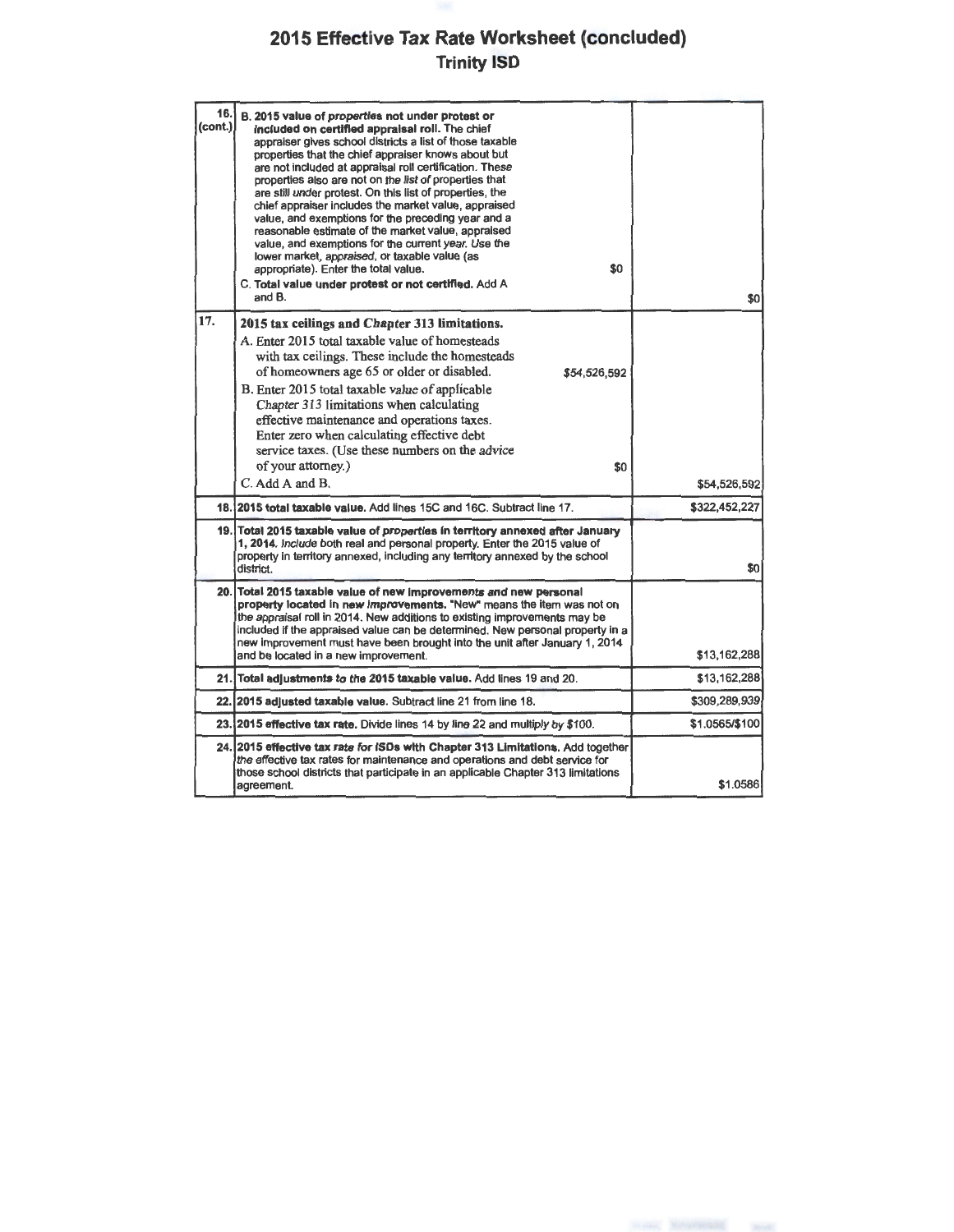# **2015 Rollback Tax Rate Worksheet**

Trinity ISD

|      | 25. Maintenance and operations (M&O) tax rate. Enter \$1.50 OR the 2005<br>adopted (M&O) rate if voters approved a rate higher than \$1.50.                                                                                                                                                                                                                                                                                                                                                                                                                                                                                                                                                                                                                                                                                                                                                                                                                                                                                                                                                                 | \$1.500000/\$100 |
|------|-------------------------------------------------------------------------------------------------------------------------------------------------------------------------------------------------------------------------------------------------------------------------------------------------------------------------------------------------------------------------------------------------------------------------------------------------------------------------------------------------------------------------------------------------------------------------------------------------------------------------------------------------------------------------------------------------------------------------------------------------------------------------------------------------------------------------------------------------------------------------------------------------------------------------------------------------------------------------------------------------------------------------------------------------------------------------------------------------------------|------------------|
|      | 26. 2015 M&O compressed rate. Multiply line 25 times .6667                                                                                                                                                                                                                                                                                                                                                                                                                                                                                                                                                                                                                                                                                                                                                                                                                                                                                                                                                                                                                                                  | \$1.000050/\$100 |
| 27.1 | 2015 rollback maintenance and operation rate.<br>Use the lesser of the maintenance and operation rate as<br>\$1,040000<br>calculated in Tax Code Section 26.08(n)(2)(A) and (B).                                                                                                                                                                                                                                                                                                                                                                                                                                                                                                                                                                                                                                                                                                                                                                                                                                                                                                                            | \$1.040000/\$100 |
| 28.1 | Total 2015 debt to be paid with property taxes and additional sales tax<br>revenue.<br>Debt means the interest and principal that will be paid on debts that:<br>(1) are paid by property taxes,<br>(2) are secured by property taxes,<br>(3) are scheduled for payment over a period longer than one year, and<br>(4) are not classified in the unit's budget as M&O expenses.<br>A: Debt also includes contractual payments to<br>other school districts that have incurred debts on behalf<br>of this school district, if those debts meet the four<br>conditions above. Include only amounts that will be paid<br>from property tax revenue. Do not include appraisal<br>\$348,050<br>district budget payments.<br>B: If using unencumbered funds, subtract<br>unencumbered fund amount used from total debt and list<br>$-50$<br>ramainder.<br>C: School districts subtract state aid raceived for paying<br>principal and interest on debt for facilities through the<br>existing debt allotment program and/or instructional<br>$-549.745$<br>facilities program.<br>$D: Total: A less B less C = D$ | \$298,305        |
|      | 29. Certified 2014 excess debt collections. Enter the amount certified by the<br>collector.                                                                                                                                                                                                                                                                                                                                                                                                                                                                                                                                                                                                                                                                                                                                                                                                                                                                                                                                                                                                                 | \$0              |
|      | 30. Adjusted 2015 debt. Subtract line 29 from line 28D.                                                                                                                                                                                                                                                                                                                                                                                                                                                                                                                                                                                                                                                                                                                                                                                                                                                                                                                                                                                                                                                     | \$298,305        |
|      | 31. Certified 2015 anticipated collection rate. Enter the rate certified by the<br>collector. If the rate is 100 parcent or greater, enter 100 percent.                                                                                                                                                                                                                                                                                                                                                                                                                                                                                                                                                                                                                                                                                                                                                                                                                                                                                                                                                     | 90.000000%       |
|      | 32. 2015 debt adjusted for collections. Divide line 30 by line 31.                                                                                                                                                                                                                                                                                                                                                                                                                                                                                                                                                                                                                                                                                                                                                                                                                                                                                                                                                                                                                                          | \$331,450        |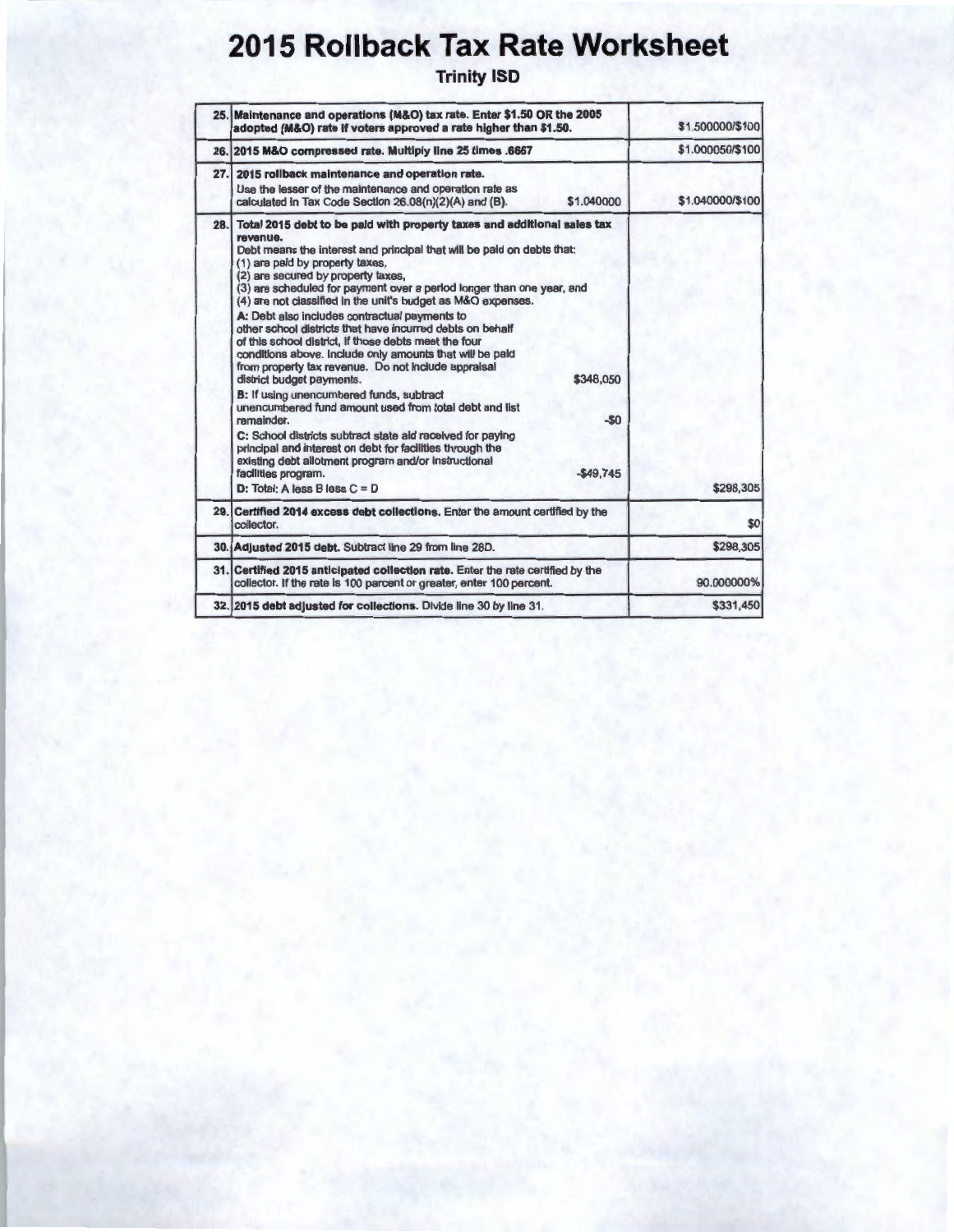#### **2015 Rollback Tax Rate Worksheet (continued) Trinity ISD**

| 33. A. Enter the 2015 captured appraised value of real<br>property taxable by the school district in a tax<br>increment financing zone that corresponds to the<br>2015 taxes that will be deposited into the tax<br>increment fund.<br>\$0 |                |
|--------------------------------------------------------------------------------------------------------------------------------------------------------------------------------------------------------------------------------------------|----------------|
| B. Also, enter any new property value that is subject<br>to an economic development tax limitation<br>agreement in excess of the limitation amount.<br>+\${SchoolTIFTaxableB}<br>C. Total A and B                                          | \$0            |
| 34. 2015 total taxable value. Subtract line 33 from line 18.                                                                                                                                                                               | \$322,452,227  |
| 35. 2015 debt tax rate. Divide line 32 by line 34 and multiply by \$100.                                                                                                                                                                   | \$0.1027/\$100 |
| 36. 2015 rollback tax rate. Add lines 27 and 35.                                                                                                                                                                                           | \$1.1427/\$100 |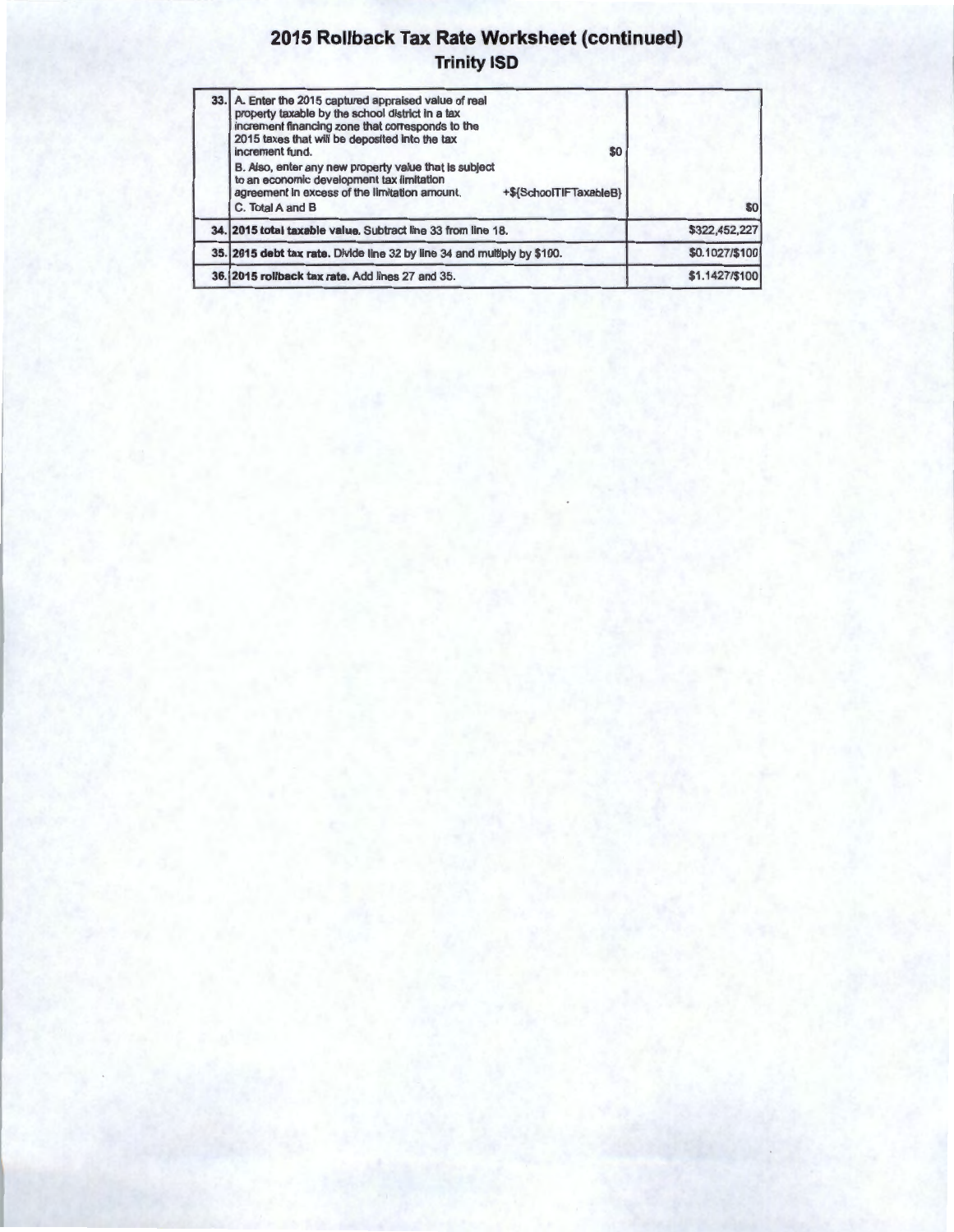# **Additional Rollback Protection for Pollution Control**

**Trinity ISD** 

| 37. Certified expenses from TCEQ. Enter the amount certified in the<br>determination letter from TCEQ. The school district shall provide its assessor<br>with a copy of the letter. See Part 3, the Rollback Rate, for more details. | \$0 <sub>1</sub> |
|--------------------------------------------------------------------------------------------------------------------------------------------------------------------------------------------------------------------------------------|------------------|
| 38. 2015 total taxable value. Enter the amount from line 34 of the Rollback Tax<br>Rate Worksheet.                                                                                                                                   | \$322,452,227    |
| 39. Additional rate for pollution control. Divide line 37 by line 38 and multiply by<br><b>S100.</b>                                                                                                                                 | \$0.0000/\$100   |
| 40. 2015 rollback tax rate, adjusted for pollution control.<br>Add line 39 to line 36.                                                                                                                                               | \$1.1427/\$100   |